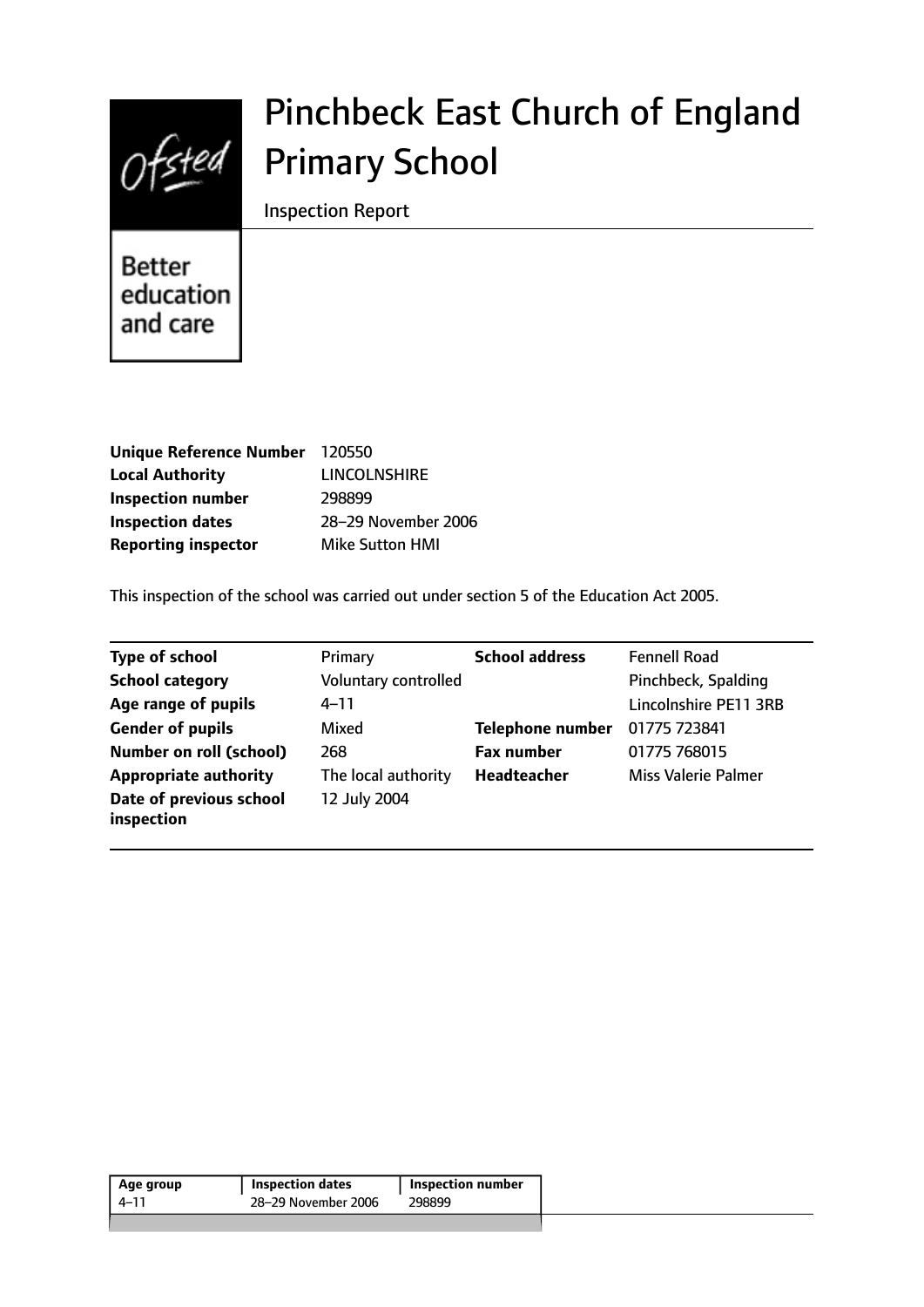© Crown copyright 2006

Website: www.ofsted.gov.uk

This document may be reproduced in whole or in part for non-commercial educational purposes, provided that the information quoted is reproduced without adaptation and the source and date of publication are stated.

Further copies of this report are obtainable from the school. Under the Education Act 2005, the school must provide a copy of this report free of charge to certain categories of people. A charge not exceeding the full cost of reproduction may be made for any other copies supplied.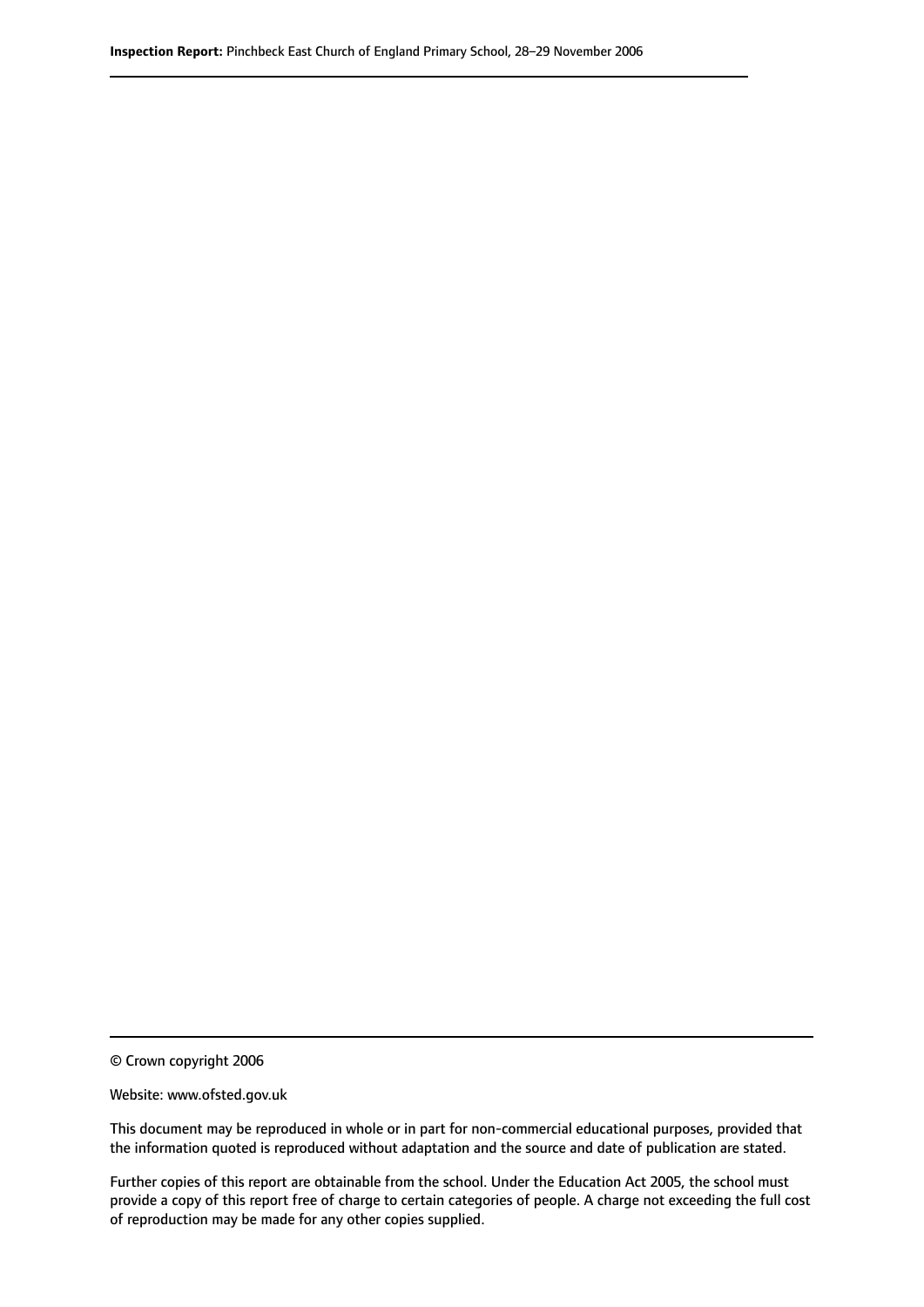# **Introduction**

The inspection was carried out by one of Her Majesty's Inspectors and two Additional Inspectors.

### **Description of the school**

The school serves a large rural village in Lincolnshire. The number on roll has fallen substantially in recent years. The proportion of children with learning difficulties and/or disabilities is broadly average. The proportion of children from minority ethnic heritage is lower than found nationally, as it is also for those who speak English as an additional language. The number of children entitled to free school meals is low and the socio economic background of families in the area is better than average.

#### **Key for inspection grades**

| Grade 1 | Outstanding  |
|---------|--------------|
| Grade 2 | Good         |
| Grade 3 | Satisfactory |
| Grade 4 | Inadequate   |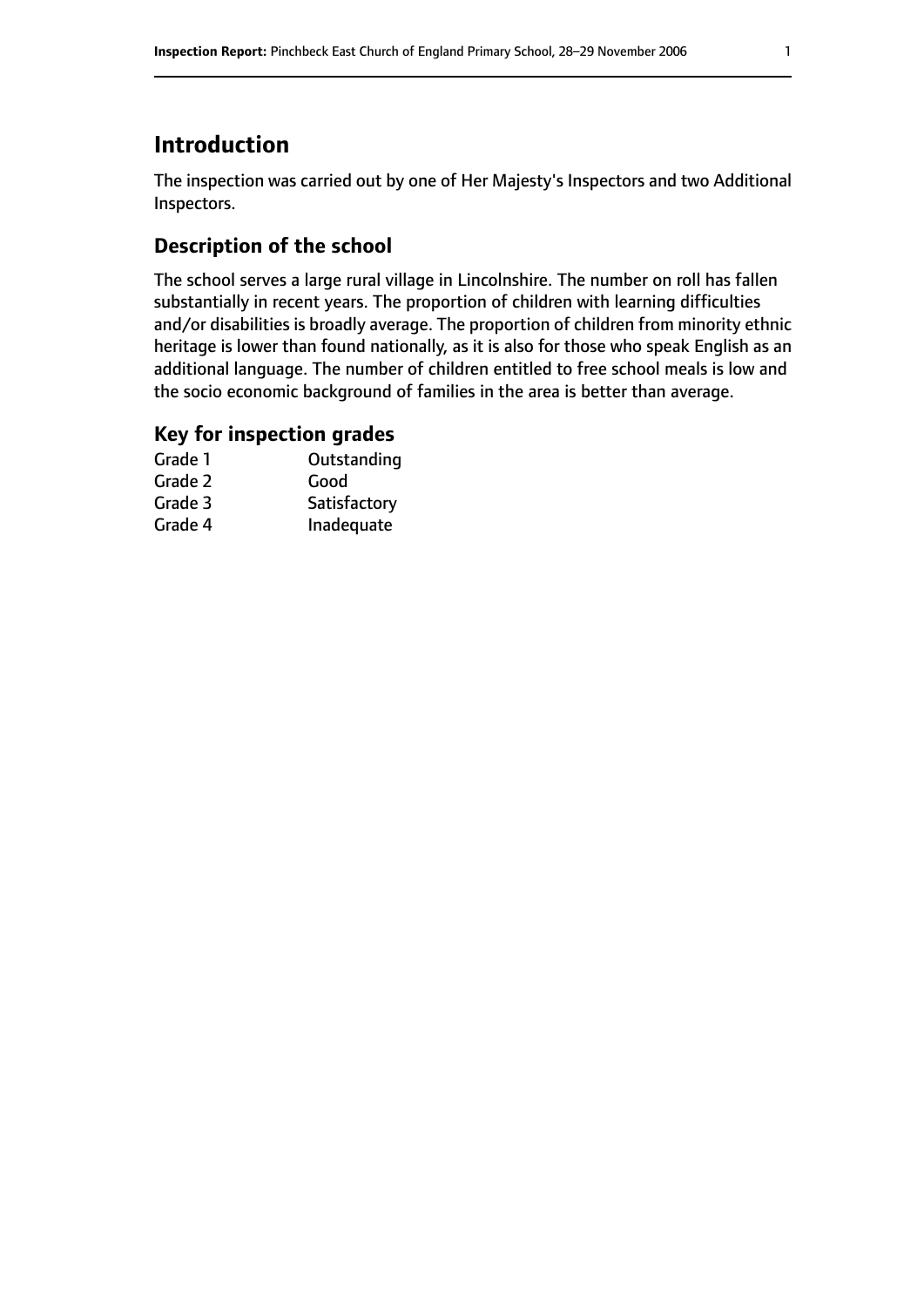## **Overall effectiveness of the school**

#### **Grade: 3**

This is an effective school which gives children a satisfactory standard of education. In accordance with section 13 (4) of the Education Act 2005, HMCI is of the opinion that the school no longer requires special measures.

The school has been through a troubled two years with weak teaching, frequent staffing changes and falling numbers on roll, the main barriers to raising standards. The headteacher has created much greater stability by tackling the right issues. Poor teaching has been eliminated, the budget is now balanced and staffing has been restructured to match the current numbers of children on roll.

The school now has a permanent senior management team which provides the platform to embed and continue the improvements already made. Subject leaders have an adequate understanding of how well their subjects are doing but their improvement plans vary too much in quality.

The most crucial improvement the school has made has been in gathering and analysing information about children's progress. Using this information the school has accurately identified the subjects and year groups where children's progress is not good enough and started to put matters right. The measures taken have had most effect in science and mathematics. Reading too has improved but there remains more to do to raise the standard of children's writing which for the older children is still inadequate. Because it now knows itself well enough to rectify the weaknesses, the school has a satisfactory capacity to improve.

Standards are improving. Children in the Reception and Year 1 and 2 classes are making good progress overall, particularly in the Reception class. By the end of Year 2 they are starting to push beyond the standards typically seen at this age in reading, writing and mathematics.

Progress seen in Year 3 to Year 6 classes is satisfactory overall but it varies considerably between year groups, subjects and across the school year. Standards are broadly in line with the national picture by the end of Year 6 but are significantly higher in reading, mathematics and science than in writing.

The assessment of children with learning difficulties and/or disabilities does not distinguish sufficiently between those who find some aspects of learning difficult and those who are underachieving because of previous weak teaching. The help provided by the teaching assistants enables these lower attaining children to make broadly satisfactory progress but the next steps needed in their learning are not sufficiently clear for them to make more rapid progress.

Teaching is satisfactory overall. The school's judgements on teaching are in close agreement with the quality seen by inspectors. Secure planning, good marking and better use of assessments result in lessons which have clear objectives. Teachers need to raise further their expectations of what the children can do and how much they should accomplish in lessons especially in writing.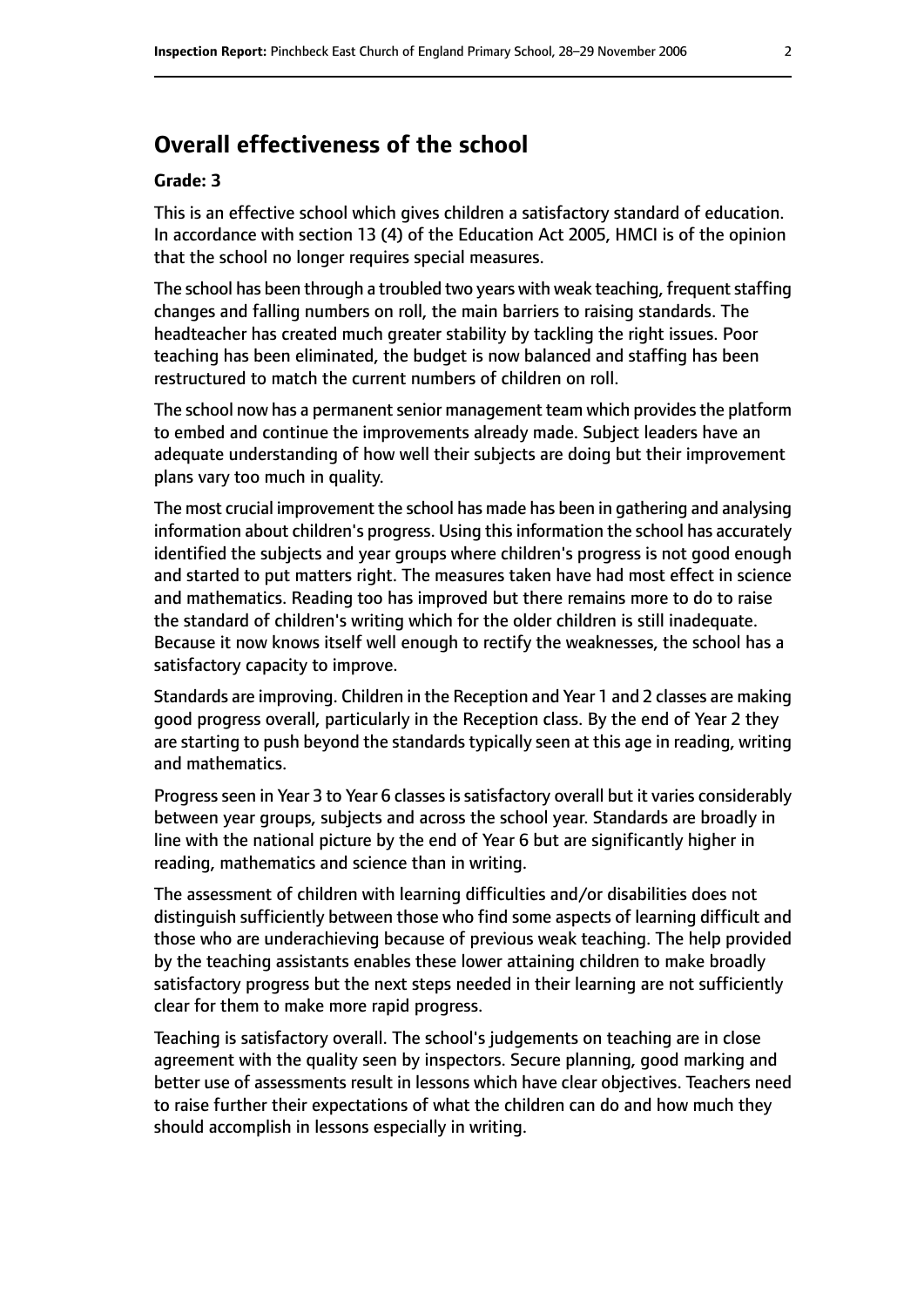The children's approach to learning is positive. They mostly engage well in lessons and particularly enjoy some of the more exciting new initiatives like the 'science day' and 'cultural week'. Behaviour is good and relationships at all levels are harmonious. The school has clear well established systems to handle inappropriate conduct.

The day to day care of children is very good. The staff know them well and children feel safe and well supported. Better systems of checks on progress and effective marking now ensure that individuals have clearer guidance on how well they are doing and what they still need to do to improve. The exception is the guidance to children on the special educational needs register because the information on how to improve is not sufficiently detailed.

#### **What the school should do to improve further**

- Raise teachers' expectations of children's writing and increase the opportunities children have to use their writing skills across a wider range of subjects.
- Improve subject leaders' skills in evaluating the quality of teaching and learning, standards of work and in action planning.
- Improve the management of children who have learning difficulties and disabilities, including clearer identification and better target setting.

# **Achievement and standards**

#### **Grade: 3**

From broadly average starting points, children in Reception and Years 1 and 2 make good progress. Standards at the end of Year 2 are average in mathematics but slightly better than this in reading and writing. The trend in recent years is upwards.

In Year 3 there is clear evidence that standards are maintained. In writing they are good because of precise, high quality teaching of writing skills which is stimulating and builds on the skills learned in previous classes.

The legacy of underachievement lingers on in older age classes. Standards of reading, mathematics and science are secure and consistently at the level expected for children at the end of Year 6. Writing continues to be the school's Achilles heel and standards are low. The effect of this is to pull the overall standards of English down to the low end of average.

From the data the school has gathered, children's progress over the last year is patchy. But in the lessons seen and from the work in children's books, progress is better because teachers plan and mark children's work thoroughly.

# **Personal development and well-being**

#### **Grade: 2**

Social, moral, spiritual and cultural development is good. The school has improved substantially the children's knowledge and understanding about cultural diversity through specific events such as 'cultural week' and through visits such as to a local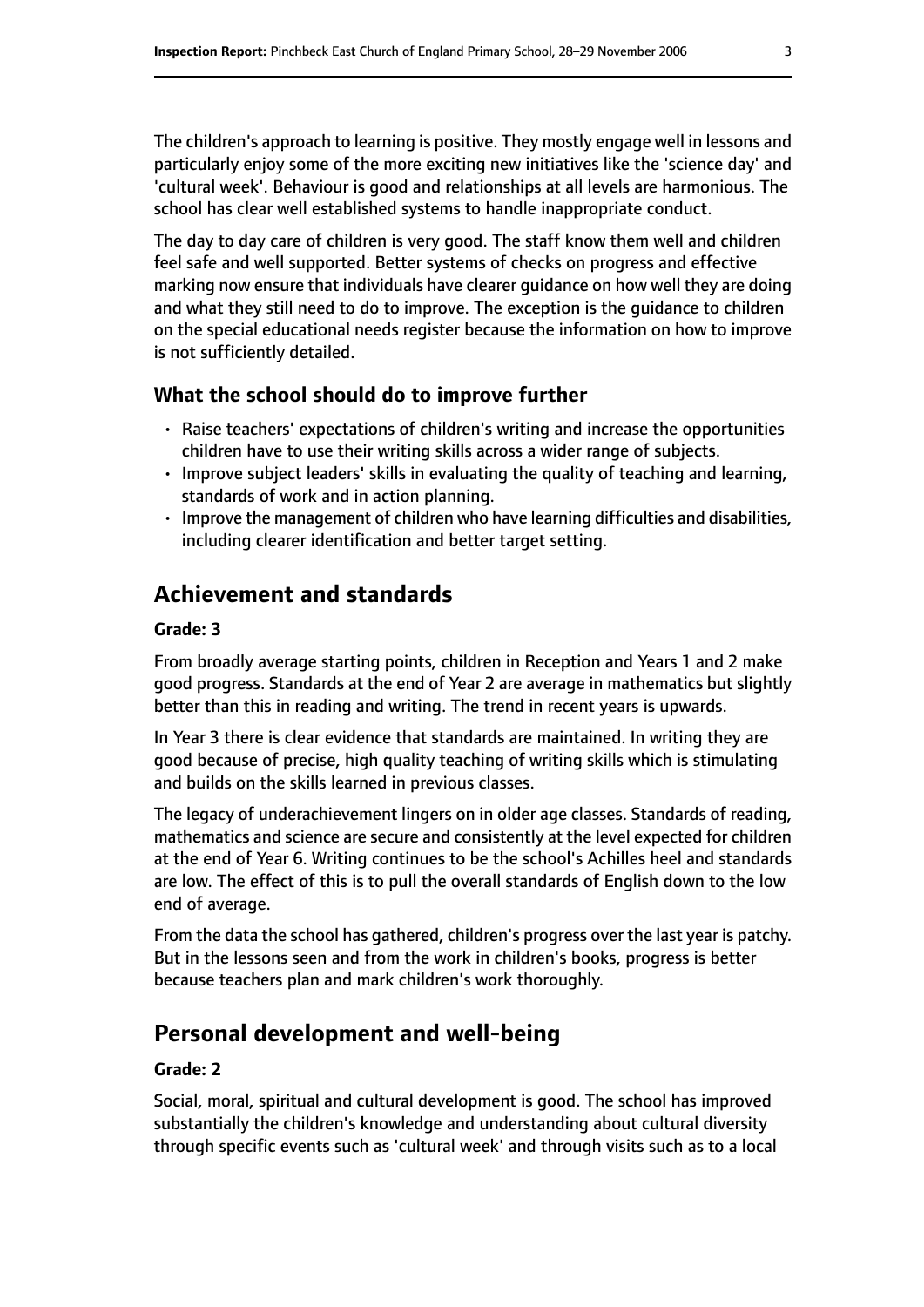Mosque. These activities have proved popular and have raised this aspect of provision to a satisfactory level.

Levels of attendance are satisfactory and behaviour is good. Children are polite, helpful and trustworthy. They work and play well together. They enjoy the levels of challenge given to them in some classes and some subjects and enter readily into discussions particularly in practical work. But the older children do not attack writing activities with much enthusiasm. Most teachers do not make enough use of subjects other than English to provide a wider range stimulating and challenging writing tasks.

The children take part with enthusiasm in the many after school activities that are on offer. They contribute well to the life of the school and wider community through the work of the school council and by supporting outside organisations, notably through the local church.

Children show good levels of independence in Reception and have increasing opportunities for using initiative and being self reliant as they get older, particularly through the work of the school council. Children leave at the end of Year 6 with good social skills and with sufficient academic skills to be successful in their next schools and beyond.

Involvement with the Healthy Schools Award and the strong focus on physical development in out of school activities has helped to ensure that children know how to keep healthy and safe.

# **Quality of provision**

#### **Teaching and learning**

#### **Grade: 3**

Teaching is satisfactory overall. The management of children in classrooms is good and the strong relationship between children and their teachers sets the right atmosphere for learning.

There are good systems, recently established to help children know what they need to do next to improve their learning. Some children are starting to make use of this information but more needs to be done to make this a consistent feature in all classrooms. Work is marked regularly with helpful commentsto guide children. Planning is now systematic and consistent and shows what it is children should learn during the lessons.

Teaching assistants provide very good support in all classes. They work very well with teachers and make use of the teachers' plans to help assess how much has been learned by individuals. They do not work with a wide enough range of ability groups.

Teachers' expectations of writing are not high enough. Time allowed for high quality extended work is insufficient and teachers do not make sufficiently clear exactly what is expected in the time allowed.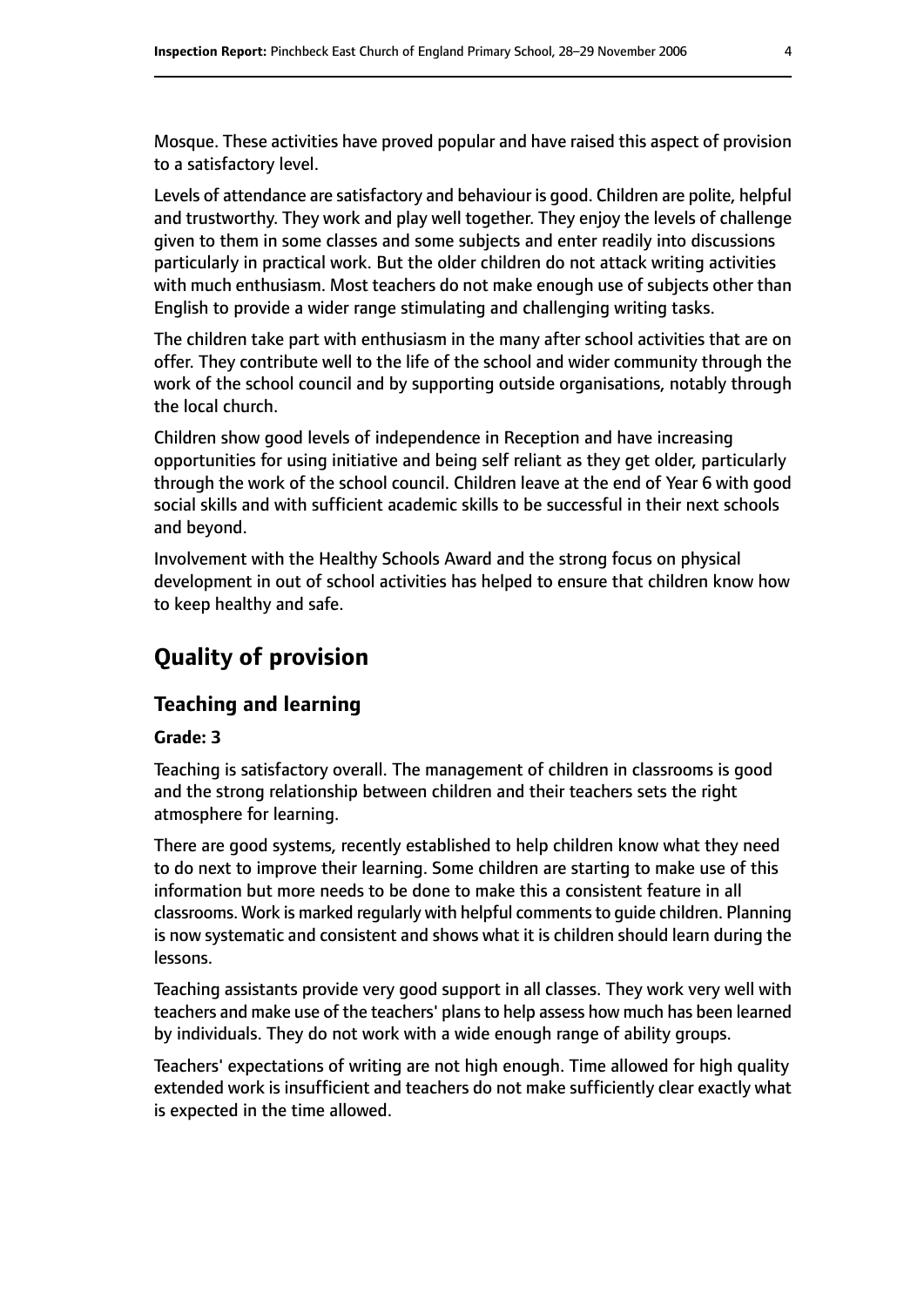#### **Curriculum and other activities**

#### **Grade: 3**

The work children undertake is sufficiently wide and varied with the exception of opportunities for writing where the full range of the subjects is under-used. There is good provision for personal development and teaching aspects of health education. Good use is made of visitors and visits out into the community to broaden educational experiences.

#### **Care, guidance and support**

#### **Grade: 3**

The school has secure systems for ensuring children's safety and well being. All statutory checks on existing and new staff are in place. The school is alert to the few incidents of bullying or racism which occur and records show that these are dealt with well.

Children have specific targets for improvement but do not yet evaluate their own written work sufficiently because the teachers do not establish clearly enough what a good piece of work should look like. The children with learning difficulties and disabilities do not always have sufficiently clear and precise guidance in their Individual Education Plans.

#### **Leadership and management**

#### **Grade: 3**

The headteacher has managed the necessary changes extremely well. Difficult decisions have not been shirked. The numbers and deployment of staff is now much better aligned to the numbers of children on roll. Communications generally have been improved and the school takes account of parents' and children's voices through regular surveys. Good use has been made of outside support particularly in taking tough management decisions. The systems to check on the quality of teaching and on children's progress are now secure and accurate. The school takes stock of its performance with much greater accuracy and sets challenging but attainable targets for improvement.

The leadership and management at subject level are in need of improvement. The teachers with key subject responsibilities are beginning to analyse the information they have on children's standards. But the resulting improvement plans which feed into the school's strategic development plan do not all have sufficient precision, clarity and rigour. Some subject leaders lack the training and the time to carry out the checks which are needed to provide clear quidance to other staff on how to improve standards, particularly in writing.

Governors have played a very supportive role as the school has strived to improve. They understand more precisely the issues that still face the school. School finances in particular have been put on a sound footing and they have a much better grasp of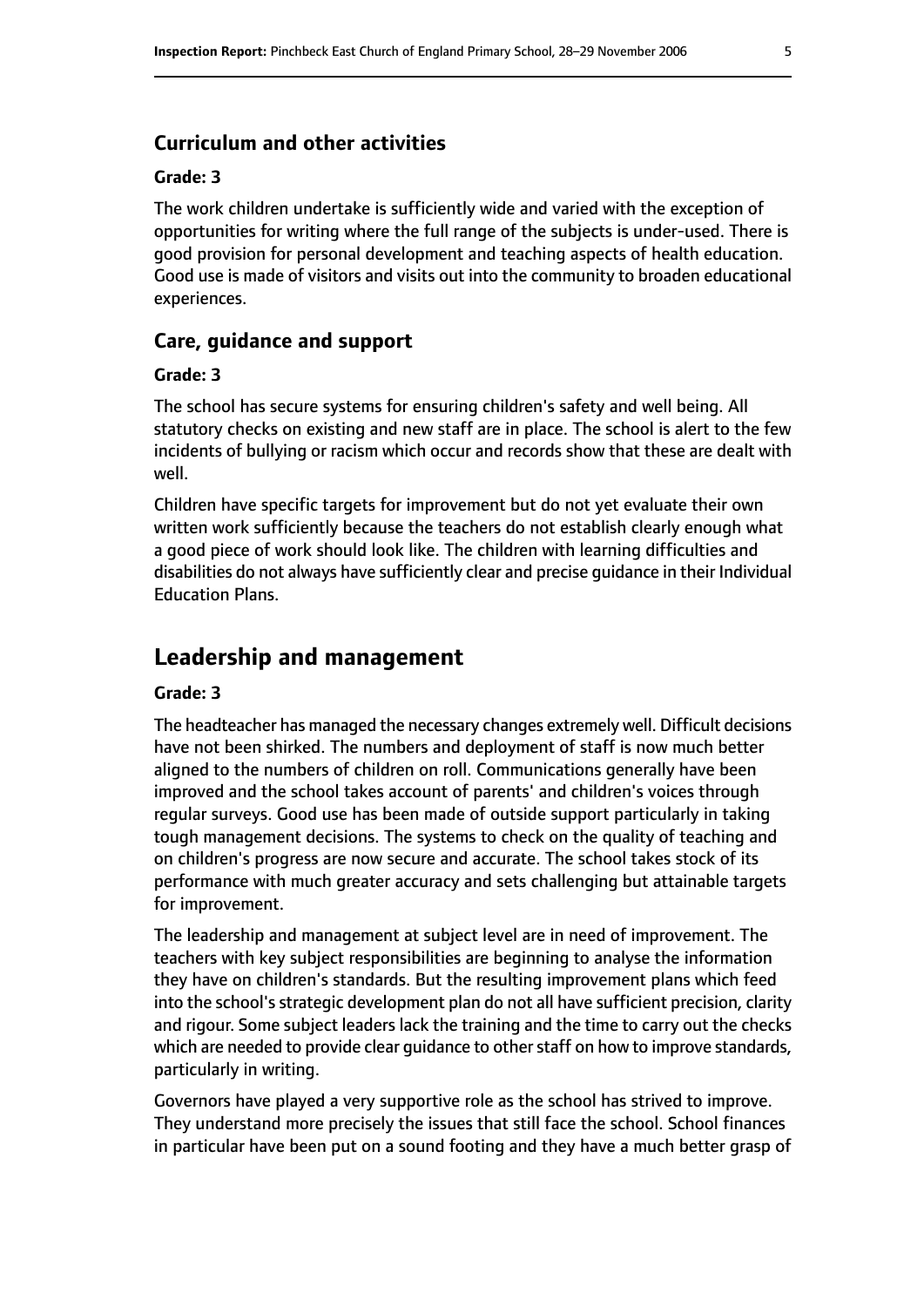the standards achieved by the children. But they are not challenging the school enough about its remaining weaknesses.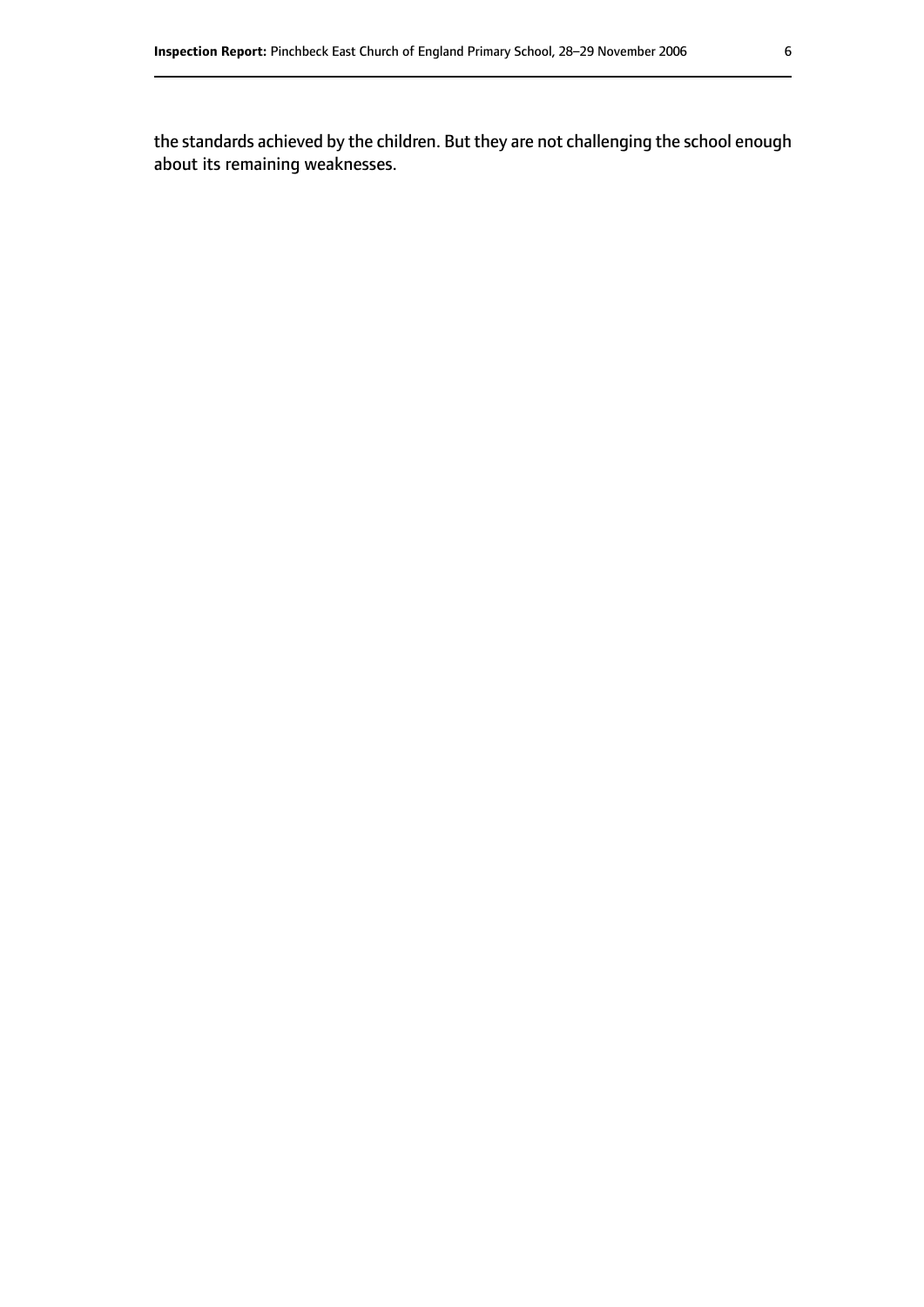**Any complaints about the inspection or the report should be made following the procedures set out inthe guidance 'Complaints about school inspection', whichis available from Ofsted's website: www.ofsted.gov.uk.**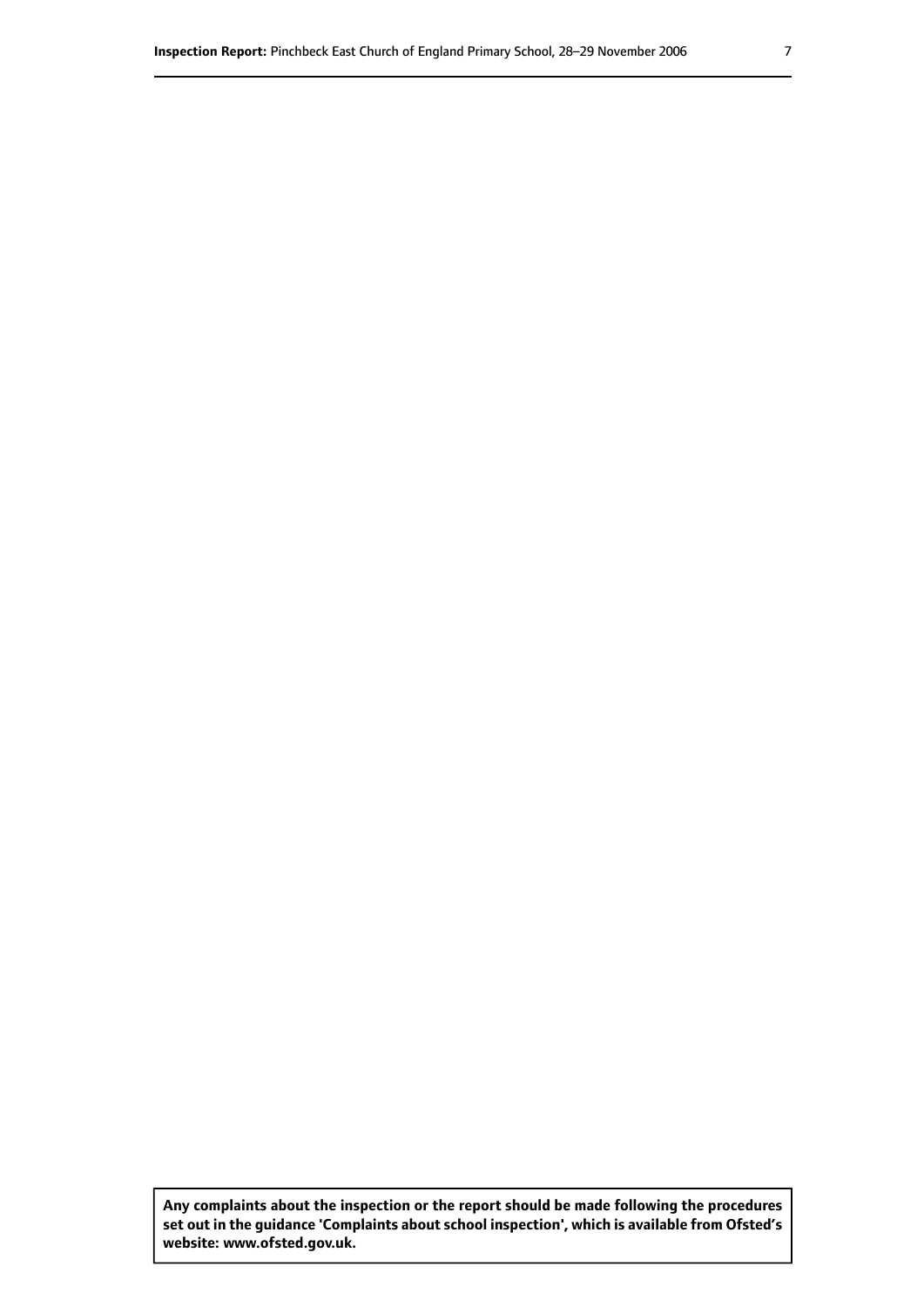# **Inspection judgements**

| Key to judgements: grade 1 is outstanding, grade 2 good, grade 3 satisfactory, and grade 4 | School         |
|--------------------------------------------------------------------------------------------|----------------|
| inadeauate                                                                                 | <b>Overall</b> |

### **Overall effectiveness**

| How effective, efficient and inclusive is the provision of education, integrated<br>care and any extended services in meeting the needs of learners? |     |
|------------------------------------------------------------------------------------------------------------------------------------------------------|-----|
| How well does the school work in partnership with others to promote learners'<br>well-being?                                                         |     |
| The quality and standards in the Foundation Stage                                                                                                    |     |
| The effectiveness of the school's self-evaluation                                                                                                    |     |
| The capacity to make any necessary improvements                                                                                                      |     |
| Effective steps have been taken to promote improvement since the last<br>inspection                                                                  | Yes |

#### **Achievement and standards**

| How well do learners achieve?                                                                               |  |
|-------------------------------------------------------------------------------------------------------------|--|
| The standards <sup>1</sup> reached by learners                                                              |  |
| How well learners make progress, taking account of any significant variations between<br>groups of learners |  |
| How well learners with learning difficulties and disabilities make progress                                 |  |

#### **Personal development and well-being**

| How good is the overall personal development and well-being of the<br>learners?                                  |  |
|------------------------------------------------------------------------------------------------------------------|--|
| The extent of learners' spiritual, moral, social and cultural development                                        |  |
| The behaviour of learners                                                                                        |  |
| The attendance of learners                                                                                       |  |
| How well learners enjoy their education                                                                          |  |
| The extent to which learners adopt safe practices                                                                |  |
| The extent to which learners adopt healthy lifestyles                                                            |  |
| The extent to which learners make a positive contribution to the community                                       |  |
| How well learners develop workplace and other skills that will contribute to<br>their future economic well-being |  |

### **The quality of provision**

| How effective are teaching and learning in meeting the full range of the<br>learners' needs?          |  |
|-------------------------------------------------------------------------------------------------------|--|
| How well do the curriculum and other activities meet the range of needs<br>and interests of learners? |  |
| How well are learners cared for, guided and supported?                                                |  |

 $^1$  Grade 1 - Exceptionally and consistently high; Grade 2 - Generally above average with none significantly below average; Grade 3 - Broadly average to below average; Grade 4 - Exceptionally low.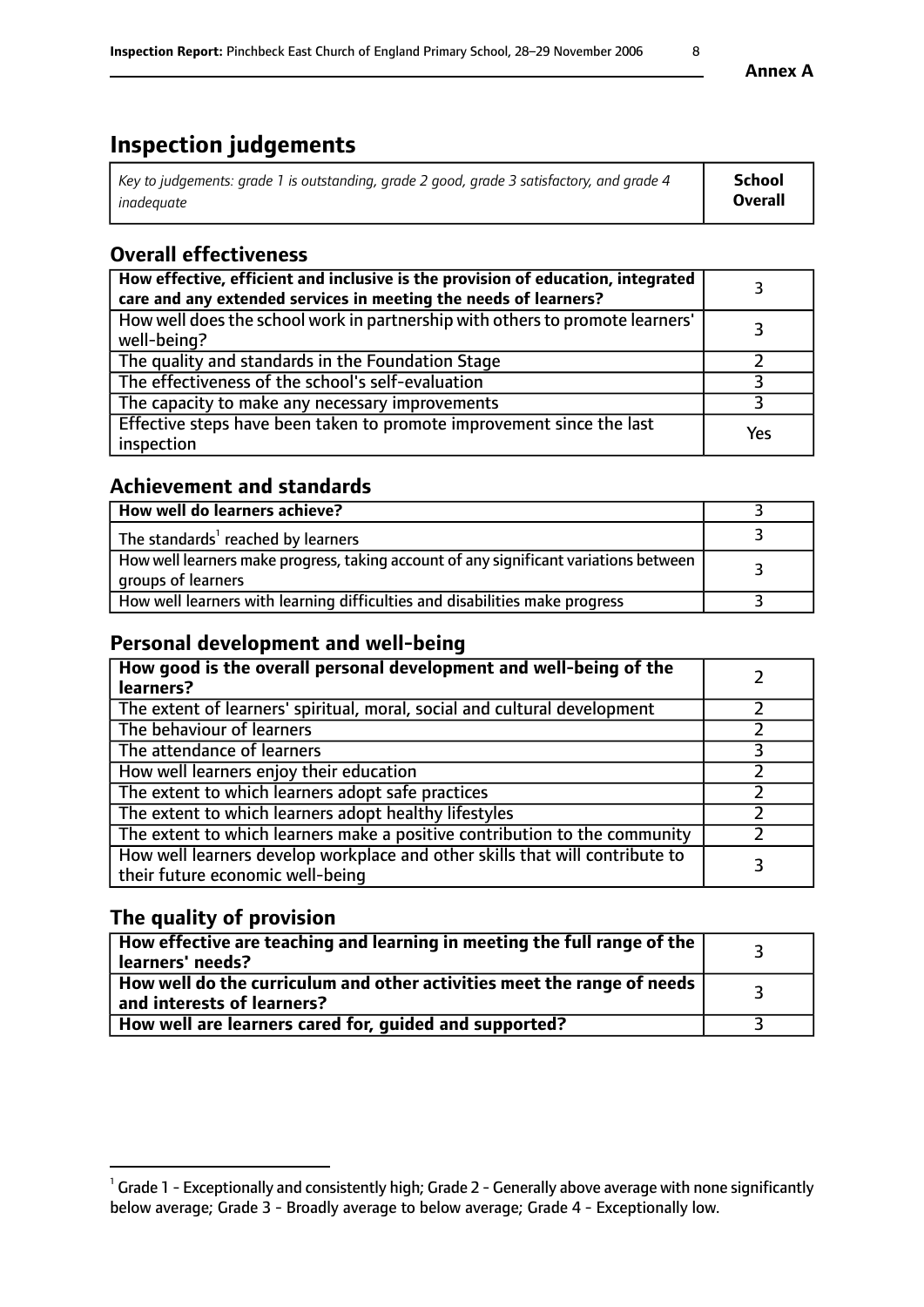# **Leadership and management**

| How effective are leadership and management in raising achievement<br>and supporting all learners?                                              |            |
|-------------------------------------------------------------------------------------------------------------------------------------------------|------------|
| How effectively leaders and managers at all levels set clear direction leading<br>to improvement and promote high quality of care and education |            |
| How effectively performance is monitored, evaluated and improved to meet<br>challenging targets                                                 |            |
| How well equality of opportunity is promoted and discrimination tackled so<br>that all learners achieve as well as they can                     |            |
| How effectively and efficiently resources, including staff, are deployed to<br>achieve value for money                                          | 3          |
| The extent to which governors and other supervisory boards discharge their<br>responsibilities                                                  |            |
| Do procedures for safeguarding learners meet current government<br>requirements?                                                                | <b>Yes</b> |
| Does this school require special measures?                                                                                                      | No         |
| Does this school require a notice to improve?                                                                                                   | <b>No</b>  |